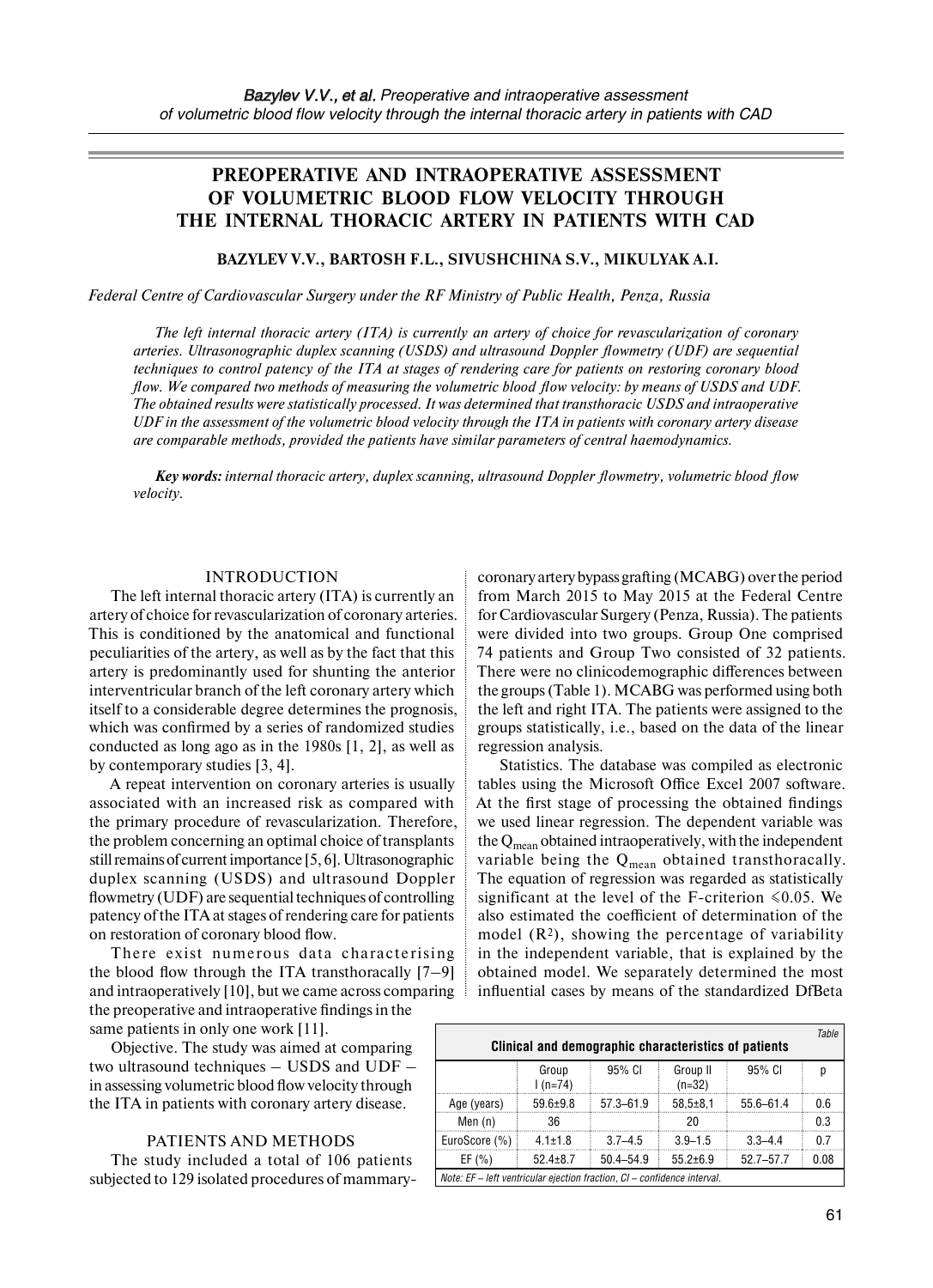(DfBetaS) reflecting the difference between the regression coefficients when all cases are included into the model and when a particular case is removed therefrom. I.e., if exclusion of the case leads to a significant "leap" in assessing particular parameters of the model it means that this case is influential. It is generally accepted that most significant are cases wherein the values of DfBetaS  $≥2$  [12, 13].

The patients were then divided into groups based on the values of DfBetaS. If the value of DfBetaS  $\ge 2$ , the patients were assigned to the second group, with other patients included into group one. A repeat linear regression equation was set up for each of the two groups thus formed.

To compare the two methods of measuring volumetric blood flow velocities, inside the group, we used the Bland-Altman technique of assessing agreement between measurements [14, 15]. For each pair of measurements we calculated the difference, the mean value of the difference  $(M<sub>diff</sub>)$  with the indication of the 95% confidence interval (95% CI), followed by testing the hypothesis of difference of  $M_{diff}$  from 0.

The significance of changes and inter-group differences was determined using the t-test. Differences were regarded as statistically significant if  $p \le 0.05$ . The results are expressed as M±SD with the indication of the 95% CI, wherein M stands for the mean value and SD stands for the standard deviation. Calculations were performed using the software Statgraphics Plus 3 (1997) and SPSS (Statistical Package for the Social Sciences).

During the preoperative period, USDS of the ITA was performed on the unit "SONOLINE" G60 S (manufactured by the SIEMENS Corporation) with the use of a 5–8 MHz microconvex transducer. The ITA was visualised from the supraclavicular approach in the 2–3 intercostal space along the parasternal line with the patient in the supine position. In the mode of colour Doppler mapping (CDM) using pulsed Doppler and with the correction of the Doppler angle (less than 60 degrees) we measured the volumetric blood flow velocity with regard to the arterial diameter. Then, the same patients were

subjected to intraoperative examination of the ITA with the help of UDF. Blood flow was measured with the help of the VeriQ MediStim® flowmeter (Oslo, Norway) at a portion of the skeletonised ITA measuring 2–2.5 cm in length. We assessed the value ofthe average volumetric velocity of blood flow  $(Q_{mean})$ . Probes measuring 1.5 and 2 mm in diameter were used most often in this study.

# RESULTS

Group One patients demonstrated no dependence between the  $Q_{mean}$  obtained intraoperatively and transthoracally  $(R^2=0.04)$ [see Fig. 1].

The two method of measuring volumetric blood flow velocities were compared using the Bland-Altman technique of agreement of measurements with graphical visualization of the data. Figure 2 shows the correlations of the difference between the measurements of volumetric blood flow velocity and the mean arithmetical value of these measurements. In Group One patients, the mean difference between the measurements equalled -11.95 ml (95% CI: -15.7; -7.0). When comparing the sample mean to the hypothetic generalized mean, the difference was statistically significant ( $p=0.001$ ), thus suggesting systematic divergence.

Group Two patients showed interrelationship between the  $Q_{mean}$  values obtained intraoperatively and transthoracally  $(R^2=0.97;$  $p=0.0001$ ). The approximation equation:  $Q_{mean}$ intraoperatively= $0.98 \times Q_{mean}$  (transthoracally)+0.57 (see Fig. 3). Comparing the two methods of measuring the volumetric blood flow velocities by the Bland– Altman method of agreement (see Fig. 4) showed that Group Two patients had the mean difference between the measurements equalling -0.28 ml/min (95% DI: -1.4–0.8). Comparing the sample mean to the hypothetical generalized mean yielded  $p=0.47$ , thus suggesting absence of systematic divergence.

Comparing the  $Q_{mean}$  transthoracally in Group One patients this index amounted to  $57.2 \pm 7.8$  ml/min (95%) CI: 54.8–57.9) and in Group Two patients to  $50.5 \pm 3.2$ ml/min (95% CI: 49.0–51.9), p=0.002. Analysing the intraoperative  $Q_{mean}$  yielded the following results: the value of volumetric blood flow velocity in Group One patients amounted to 42.4±9.0 ml/min (95% CI: 40.5–42.4) and in Group Two patients to  $44.3 \pm 11.2$  ml/ min (95% CI: 40.1–47.8), p=0.2.

The level of systolic arterial pressure in Group One patients prior to surgery amounted to 148.0±15.9 mm Hg (95% CI: 144.7–151.3) and intraoperatively to 92.1±9.3 mm Hg (95% CI: 90.19–94.0), p=0.001, while in Group Two patients equalling  $105.8 \pm 17.8$ mm Hg (95% CI; 99.1±111.3) and 101.5±14.2 mmHg (95% CI: 96.6–106.6), respectively (p=0.09). The level



Fig. 1. Plot of dependence of volumetric blood flow velocities obtained by different methods in Group One patients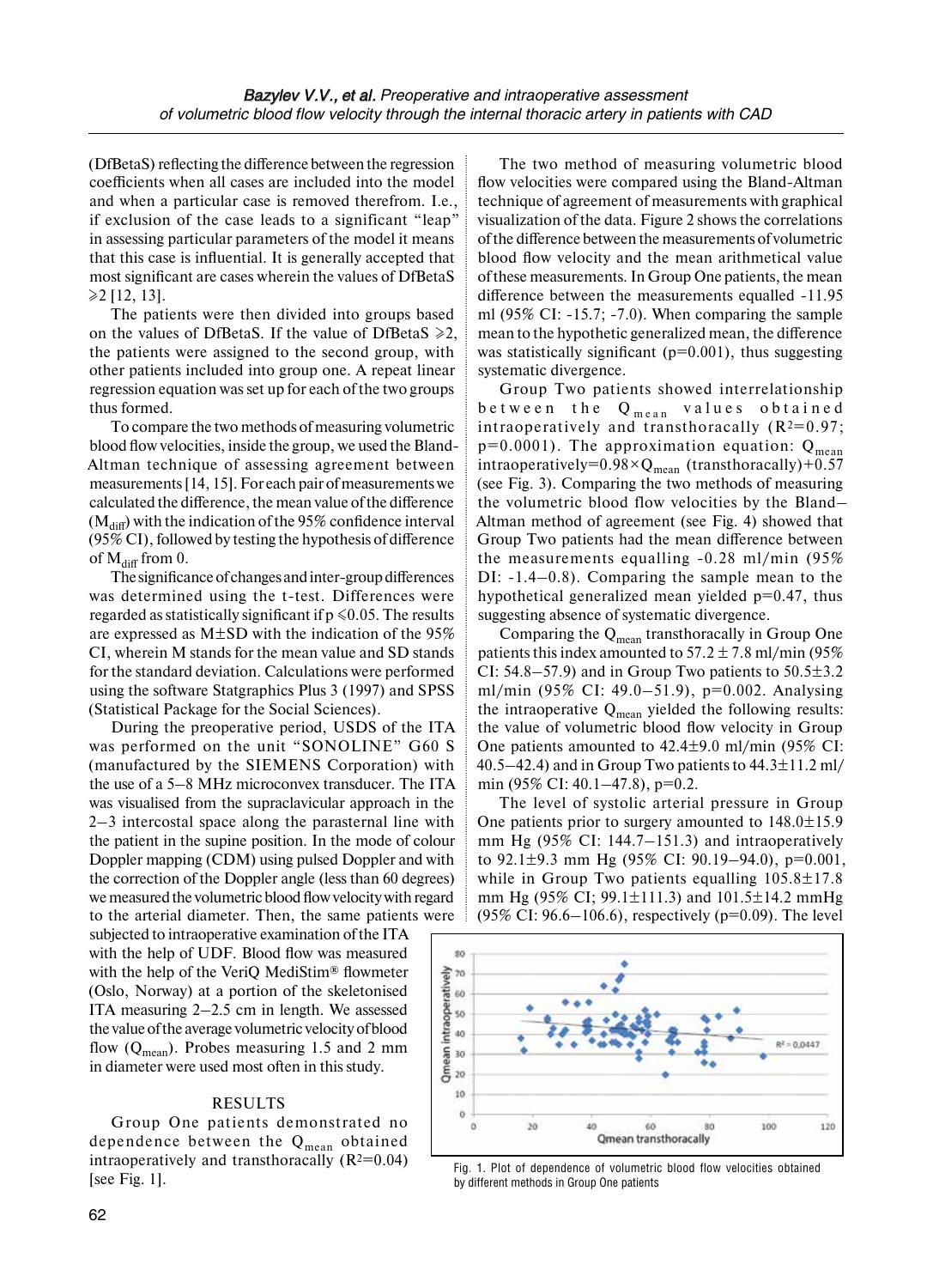of diastolic arterial pressure in Group One patients before the operation was  $82.6 \pm 9.4$  mm Hg (95% CI:  $80.6 \pm 84.5$ ) and intraoperatively  $-62.3\pm6.7$  mm Hg (95% CI: 60.9– 63.6), p=0001 while in Group Two patients  $-69.1 \pm 8.3$ mm Hg (95% CI: 66.8–71.4) and 65.7±10.1 mm Hg (95% CI:  $62.2 - 69.2$ , respectively ( $p=0.07$ ).

The value of the stroke index (SI) in Group One patients before surgery was  $32.8 \pm 4.9$  ml/m<sup>2</sup> (95% CI:  $31.8 - 34.1$ ) and intraoperatively  $- 28.5 \pm 5.0$  ml/m<sup>2</sup> (95%) CI:  $27.3-29.6$ ,  $p=0.001$ , while in Group Two patients 20.7±7.5 ml/m2 (95% CI: 27.8–31.1) and 29.3±5.2 ml/ m<sup>2</sup> (95% CI: 27.5 $\pm$ 31.8), respectively (p=0.8).

The heart rate in Group One patients prior to surgery amounted to  $70.5 \pm 7.7$  bpm  $(95\% \text{ CI: } 68.6 - 72.3)$ and intraoperatively to  $76.5\pm8.3$  bpm (95% CI: 74.7–79.0), respectively ( $p=0.001$ ), while in Group Two patients to  $77.4 \pm 8.8$  bpm (95% CI: 66.3 $\pm 77.6$ ) and  $80.4 \pm 7.2$  bpm (95% CI: 69.9–79.8), respectively  $(p=0.3)$ .

#### DISCUSSION

Currently, there exist various methods of assessing the condition of vessels that may be used as shunts of coronary arteries. Transthoracic USDS and intraoperative UDF make it possible to assess suitability of the ITA as a shunt. Assessing the ITA by means of USDS and suitability of its use for shunting commenced in the early 1990s [16, 17]. The method of UDF makes it possible to provide quantitative characteristics of blood flow in the conduit and to determine the shunt's function [18–20].

The physiological norm of the ITA  $Q_{mean}$  obtained with the help of USDS varies widely ranging from 17.2 to 104.4 ml/min. [21, 22].

The volumetric velocity of blood flow through the ITA, according to N. Ohtani was  $54.6 \pm 29.0$  ml/ min in men and  $56.8 \pm 38.2$  ml/min in women [23], which is comparable with the findings obtained in our study. Thus, USDS of the ITA showed that in Group One patients the value of the  $Q_{mean}$  was 57.2 $\pm$ 7.8 ml/ min (95% CI: 54.8–57.9) and slightly lower in Group Two patients, equalling 50.5±3.2 ml/min (95% CI: 49.0–51.9), p=0.002. The differences in the values of the  $Q_{mean}$  obtained in our study in patients of different groups are explained by various haemodynamic parameters. It is generally known that volumetric velocity of blood flow in a vessel depends upon a series of factors, including the value of peripheral resistance [24, 25]. It was confirmed intraoperatively while studying the effect of spasmolytics on carrying capacity of skeletonized shunts. It was noted that administration of papaverin was followed by a dramatic increase in the volumetric blood flow (197 $\pm$ 66.2 ml versus 147.1 $\pm$ 70.5 ml) [26, 27].

In our series we revealed that patients found to have difference in the values of arterial presume, SI and heart



Fig. 2. Difference of volumetric blood flow velocities for each averaged value in Group One patients







Fig. 4. Difference of volumetric blood flow velocities for each averaged value in Group Two

rate prior to and during the operation demonstrated no relationship between the values of the  $Q_{mean}$  obtained by different methods and they significantly differed from each other; if the haemodynamic parameters did not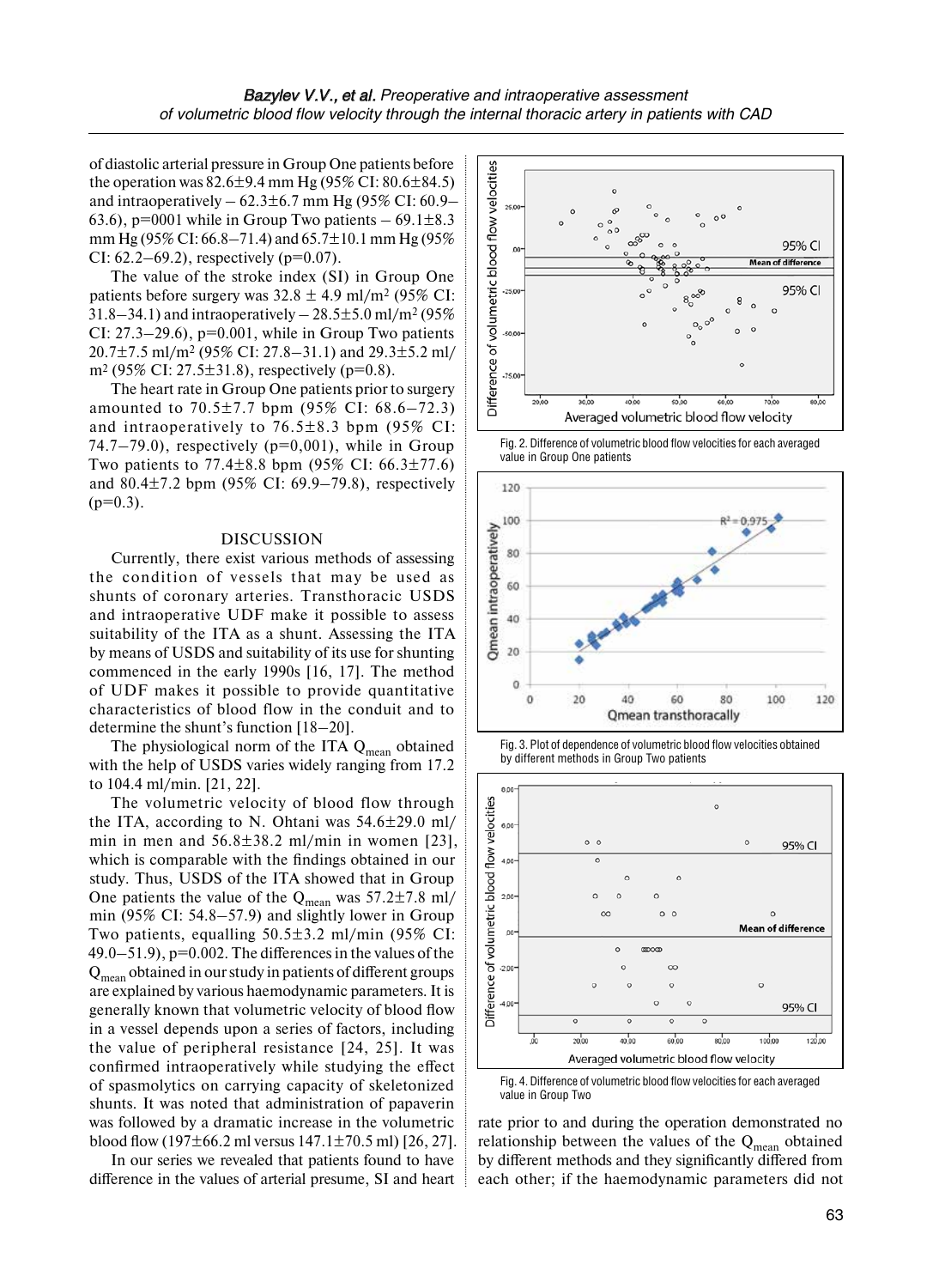differ before and during the operation, neither did differ the volumetric blood flow. A similar dependence was obtained by Cagli K. in his study. Thus, the intraoperative  $Q_{\text{mean}}$  obtained by the free bleeding technique amounted to 32.42±12.33 ml/min, which was considerably less than the pre- and postoperative ultrasonographic findings  $(42.22 \pm 10.77 \text{ ml/min}$  and  $45.36 \pm 19.52 \text{ ml/min}$ , respectively). He explained this the influence of anaesthesia on cardiac haemodynamics and vascular tonicity [11].

# **CONCLUSIONS**

Hence, USDS and intraoperative UDF in the assessment of the volumetric blood flow velocity through the ITA in patients with coronary artery disease are comparable techniques, provided the patients have similar parameters of central haemodynamics.

#### *The authors declare no conflict of interest.*

#### ЛИТЕРАТУРА/REFERENCES

- 1. *Barner H.B., Standeven J.W., Reese J.* Twelve-year experience with internal mammary artery for coronary artery bypass. Thorac. Cardiovasc. Surg. 1985; 90: 668– 675.
- 2. *Loop F.D., Lytle B.W., Cosgrove D.M., et al.* Influence of the internal–mammary–artery graft on 10-year survival and other cardiac events. N. Engl. J. Med. 1986; 2:  $1–6.$
- 3. *Glineur D., D'hoore W., de Kerchove L., et al.* Angiographic predictors of 3-year patency of bypass grafts implanted on the right coronary artery system: a prospective randomized comparison of gastroepiploic artery, saphenous vein, and right internal thoracic artery grafts. Thorac. Cardiovasc. Surg. 2011; 142: 980–988.
- 4. *Cho W.C.* Left internal thoracic artery composite grafting with the right internal thoracic versus radial artery in coronary artery bypass grafting. Thorac. Cardiovasc. Surg. 2011; 26(6): 579–585.
- 5. *Lytle B.W., Blackstone E.H., Sabik J.F., et al.* The effect of bilateral internal thoracic artery grafting on survival during 20 postoperative years. Ann. Thorac. Surg. 2004; 78(6): 2005–2012.
- 6. *Zacharias A., Schwann T.A., Riordan C.J., et al.* Late outcomes after radial artery versus saphenous vein grafting during reoperative coronary artery bypass surgery. Thorac. Cardiovasc. Surg. 2010; 139(6): 1511–1518.
- 7. *Ohtani N., Kiyokawa K., Asada H., et al.* Evaluation of an internal thoracic artery as a coronary artery bypass graft by intercostal duplex scanning ultrasonography. Jpn. J. Thorac. Cardiovasc, Surg. 2001; 49(6): 343–346.
- 8. *Madaric J., Mistrik A., Pacak J., et al.* The internal mammary artery bypass– the principles of preoperative and postoperative diagnosis using colour-duplex ultrasound. Bratisl. Lek. Listy. 2001; 102(9): 400–405.
- 9. *Moro H., Ohzeki H., Hayashi J.I., et al.* Evaluation

of the thoracodorsal artery as an alternative conduit for coronary bypass. Thorac. Cardiovasc. Surg. 1997; 45(6): 277–279.

- 10. *Kadohama T., Ohtani N., Sasajima T.* Evaluation of the flow characteristics of an internal thoracic artery graft after coronary artery bypass grafting by intercostal Duplex scanning ultrasonography. Thorac. Cardiovasc. Surg. (Torino). 2007; 48(5): 647–651.
- 11. *Cagli K., Emir M., Kunt A., et al.* Evaluation of flow characteristics of the left internal thoracic artery graft: perioperative color Doppler ultrasonography versus intraoperative free-bleeding technique. Tex. Heart. Inst. J. 2004; 31(4): 376–381.
- 12. *Rawlings J.O.* Applied Regression Analysis: A Research Tool, 2nd ed. New York, USA: Springer. 1988.
- 13. *Cohen J., Cohen P., West S.G., Aiken L.S.* Applied multiple regression/correlation analysis for the behavioral sciences. Mahwah, New Jersey, London: Lawrence Erlbaum Associates. 2003.
- 14. *Гланц С.* Медико-биологическая статистика. М.: Практика. 1998; 270.
- 15. *Bland J.M., Altman D.G.* Statistical methods for assessing agreement between two methods of clinical measurement. Lancet. 1986; 1: 307–310.
- 16. *Marx R., Sons H., Lösse B., Bircks W.* Principles of duplex ultrasound diagnosis of the internal thoracic artery. Zeitschrift fur Kardiologie. 1994; 83(11): 804–8.
- 17. *Moro H., Ohzeki H., Hayashi J.I., et al.* Evaluation of the thoracodorsal artery as an alternative conduit for coronary bypass. Thorac. Cardiovas. Surg. 1997; 45(6): 277–279.
- 18. *Bazylev V.V., Rosseikin E.V., Mikulyak A.I.* Intraoperative assessment of composite bypass grafts by means of ultrasonic Doppler flowmetry. Angiology and Vascular Surgery. 2013; 19: 2: 41–46 (in Russian).
- 19. *Bazylev V.V., Nemchenko E.V., Karnakhin V.A., et al.*  Flowmetric assessment of coronary bypass grafts in the conditions of artificial circulation and on the beating heart. Angiology and Vascular Surgery. 2016; 22; 1: 67– 72 (in Russian).
- 20. *D'Ancona G., Hargrove M., Hinchion J., et al.* Coronary grafts flow and cardiac pacing modalities: how to improve perioperative myocardial perfusion. Eur. J. Cardiothorac. Surg. 2004; 26: 85–88.
- 21. *Crowley J.J.* Noninvasive assessment of left internal mammary artery graft patency using transthoracic echocardiography. Circulation. 1995; 92 (supplement II): 25–30.
- 22. *Crowley J.J., Shapiro L.M.* Transthoracic echocardiographic measurement of coronary blood flow and reserve. Journal of American Society of Echocardiography. 1997; 10(4): 337–343.
- 23. Ohtani N., Kiyokawa K., Asada H., et al. Evaluation of an internal thoracic artery as a coronary artery bypass graft by intercostal duplex scanning ultrasonography. Jpn. J. Thorac. Cardiovasc. Surg. 2001; 49(6): 343–346.